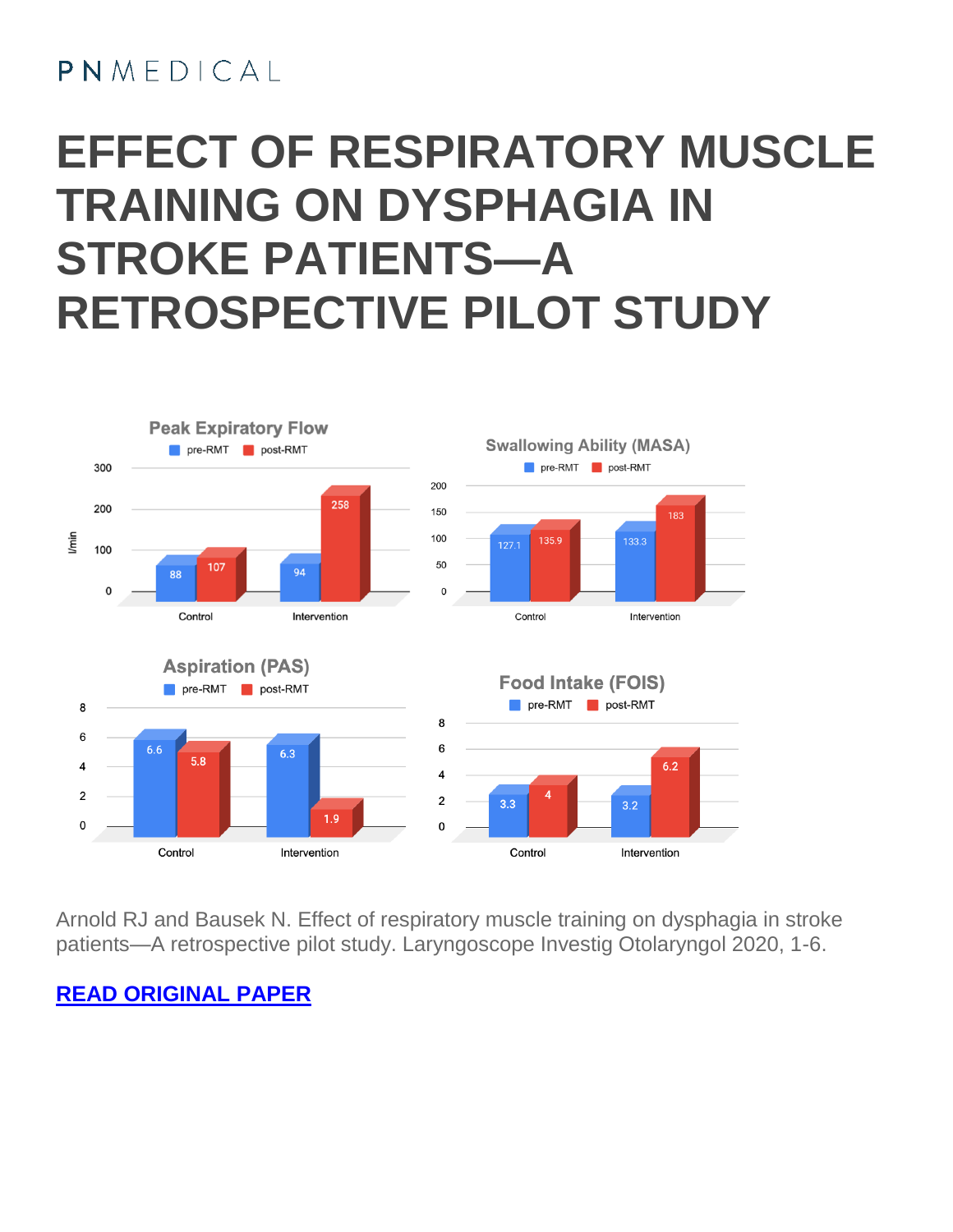# NOTEWORTHY ATTRIBUTES OF THIS **STUDY**

- In contrast to most clinical studies, which focus on strengthening expiratory muscles, this study uses cRMT (combined Respiratory Muscle Training), simultaneously strengthening the inspiratory and the expiratory muscles.
- This study assesses both objective clinical outcomes for swallowing, as well as patient perception, which is an important aspect of health-related quality of life.
- This study shows that 28 days of using THE BREATHER significantly improves swallowing function as well as patient perception of their swallowing.
- This study shows for the first time that four weeks of cRMT using THE BREATHER improves swallowing function and airway protection. These improvements can help people with dysphagia to reduce the risk of malnutrition, social isolation, morbidity and mortality, and can greatly improve the quality of life.
- Dysphagia post stroke is still underrecognized and undertreated in a number of healthcare facilities.

## SUMMARY OF KEY RESULTS

| INTERVENTION GROUP RESULTS |        |             |            |             |  |  |  |  |  |
|----------------------------|--------|-------------|------------|-------------|--|--|--|--|--|
| PEF                        | VAS    | <b>MASA</b> | <b>PAS</b> | <b>FOIS</b> |  |  |  |  |  |
| 168% ^                     | 104% ^ | 37% A       | 70% ^      | 94% ^       |  |  |  |  |  |

PEF: peak expiratory flow, VAS: visual analog scale, MASA: Mann Assessment of Swallowing Ability, PAS: Penetration Aspiration Scale, FOIS: Functional Oral Intake Scale.

- 1. This study shows that using THE BREATHER for 4 weeks improves airway protection by 168% in people with dysphagia following stroke (measured by PEF)
- 2. This study shows that using cRMT with THE BREATHER improves the perception of swallowing dysfunction by 104% within 28 days in people with dysphagia post stroke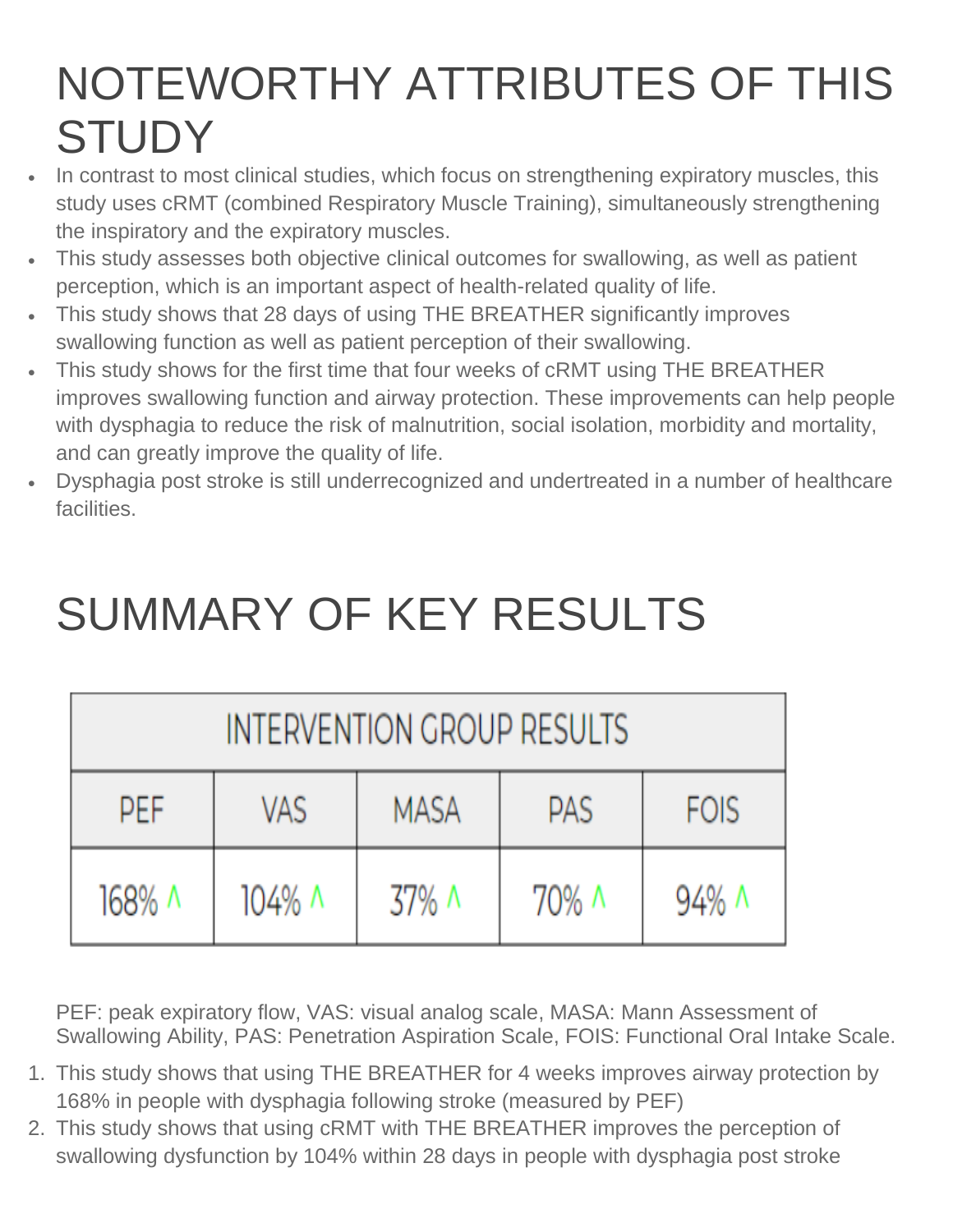- 3. Using THE BREATHER improve clinical outcomes of swallowing function (assessed by MASA) by 37% within 28 days in people with dysphagia after stroke
- 4. Aspiration of food and liquid can cause pneumonia and contributes to mortality after stroke. Four weeks of using THE BREATHER reduces aspiration by 70% in people with dysphagia after stroke
- 5. Dysphagia following stroke can lead to malnutrition, social isolation, and reduced quality of life. Four weeks of using the Breather improved the ability to eat and drink a range of consistencies again by 94%

## BRIEF

Swallowing is a complex multi-phase neuromuscular sequence that is generally completed without a thought in the general population. While the intake of food and liquid is the more obvious role of the swallowing reflex, another important role is airway protection. Coordination of respiration and swallow is critically important as both take place within the laryngeal complex, but cannot safely occur simultaneously. When food or liquid gets aspirated, it enters the airways, and can lead to airway infections including pneumonia. Dysfunctional swallowing, or dysphagia, causes 60,000 deaths every year in the US, mainly due to complications of aspiration pneumonia. Dysphagia mainly affects the elderly over 65 years of age, and is particularly prevalent after stroke. People who suffer from dysphagia after stroke are more likely to die within 90 days than those who have normal swallow function. Despite these figures, dysphagia remains underrecognized and undertreated in many healthcare settings.

As breathing and swallowing are interconnected, both processes require activation and control of the respiratory muscles. Strengthening of the respiratory muscles by respiratory muscle training (RMT) has therefore been considered a feasible approach to improve swallow dysfunction. The Breather is the first RMT device invented forty years ago by respiratory therapist Peggy Nicholson, and has been used by a growing number of patients and clinicians ever since. In contrast to many of the commonly used RMT devices, the Breather strengthens both inspiration and expiration by providing resistance, and training intensities can be adjusted independently for each muscle group. This combined RMT (cRMT) therefore strengthens all respiratory muscles required for effective and safe swallowing. Researchers have now looked at and analyzed original data on the effectiveness of using the Breather in patients with dysphagia after stroke.

Data collected in cooperation with a *pro bono* medical service included patients presenting with dysphagia post CVA. Patients were provided a choice of being trained using the Breather during wait times for traditional therapy services. The data of ten patients who chose to use the Breather was compared against a control group of ten patients who chose not to do RMT. After 28 days of using the Breather, or, in the case of the control group, of not doing any therapy, the baseline measurements were repeated and compared.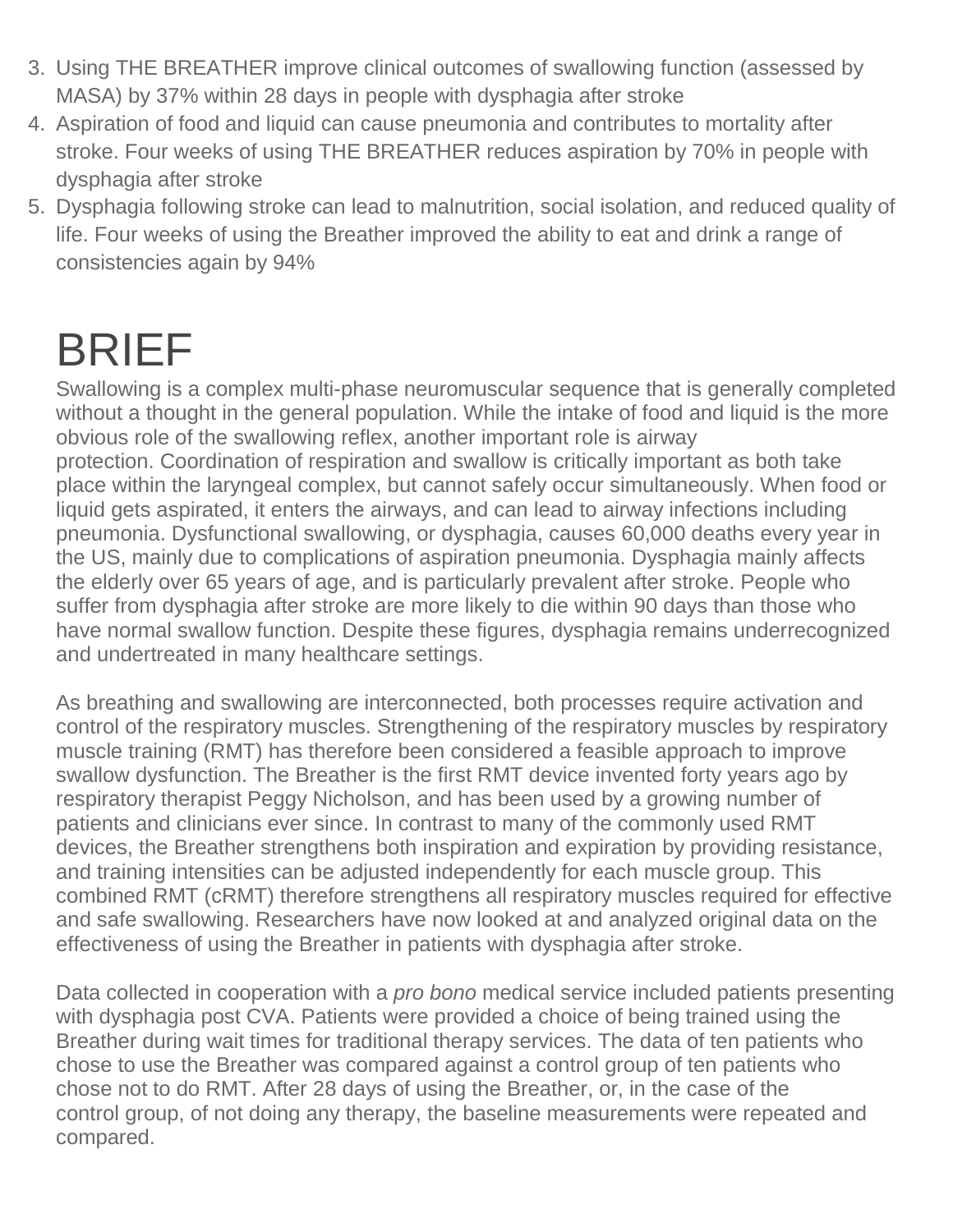# **OUTCOMES**

This study looked at the swallowing ability and the swallowing safety of the patients, as well as of the subjective experience of swallowing. The main results table of the retrospective study "Effect of respiratory muscle training on dysphagia in stroke patients— A retrospective pilot study" by Dr Bob J. Arnold shows that all five individual assessments improved significantly in those patients who used the Breather for four weeks, while it did not change in the control group. Patients who used the Breather were able to safely take in a wider range of food consistencies again, and had a more effective cough function, improving their airway safety and reducing the risk of aspiration.

### **TABLE OF RESULTS**

Baseline data and data collected at the end of the 4 week intervention. Abbreviations: IG: intervention group, CG: control group, SD: standard deviation, p: p-Value (T-Test, two tailed), PEF: peak expiratory flow, VAS: visual analog scale, MASA: Mann Assessment of Swallowing Ability, PAS: Penetration Aspiration Scale, FOIS: Functional Oral Intake Scale.

|             |       | <b>Baseline</b> |           | Final  |       |                   |                                                                 |                        |
|-------------|-------|-----------------|-----------|--------|-------|-------------------|-----------------------------------------------------------------|------------------------|
| Assessment  | Group | Mean            | <b>SD</b> | Mean   | SD    | Percent<br>Change | p<br>pre <post< td=""><td>p<br/>between<br/>groups</td></post<> | p<br>between<br>groups |
| PEF         | IG    | 94              | 44.02     | 258.00 | 54.12 | 168.03%           | < 0.001                                                         | $< 0.001***$           |
|             | CG    | 88              | 41.85     | 107    | 31.29 | 17.47%            | .02240                                                          |                        |
| <b>VAS</b>  | IG    | 44.10           | 24.84     | 89.90  | 12.01 | 103.85%           | < 0.001                                                         | .00127**               |
|             | CG    | 37.40           | 27.60     | 47.70  | 23.35 | 27.54%            | .04355                                                          |                        |
| <b>MASA</b> | IG    | 133.3           | 23.35     | 183.00 | 11.09 | 37.28%            | < 0.001                                                         | $< 0.001***$           |
|             | CG    | 127.1           | 25.90     | 135.90 | 21.75 | 6.92%             | .00762                                                          |                        |
| <b>PAS</b>  | IG    | 6.30            | 2.21      | 1.90   | 1.37  | 69.84%            | < 0.001                                                         | .00158**               |
|             | CG    | 6.60            | 1.90      | 5.80   | 1.87  | 12.12%            | .08684                                                          |                        |
| <b>FOIS</b> | IG    | 3.20            | 2.20      | 6.20   | 0.92  | 93.75%            | < 0.001                                                         | .01153**               |
|             | CG    | 3.30            | 2.16      | 4.00   | 1.89  | 21.21%            | .11076                                                          |                        |

Asterisks (\*) indicate level of statistical significance.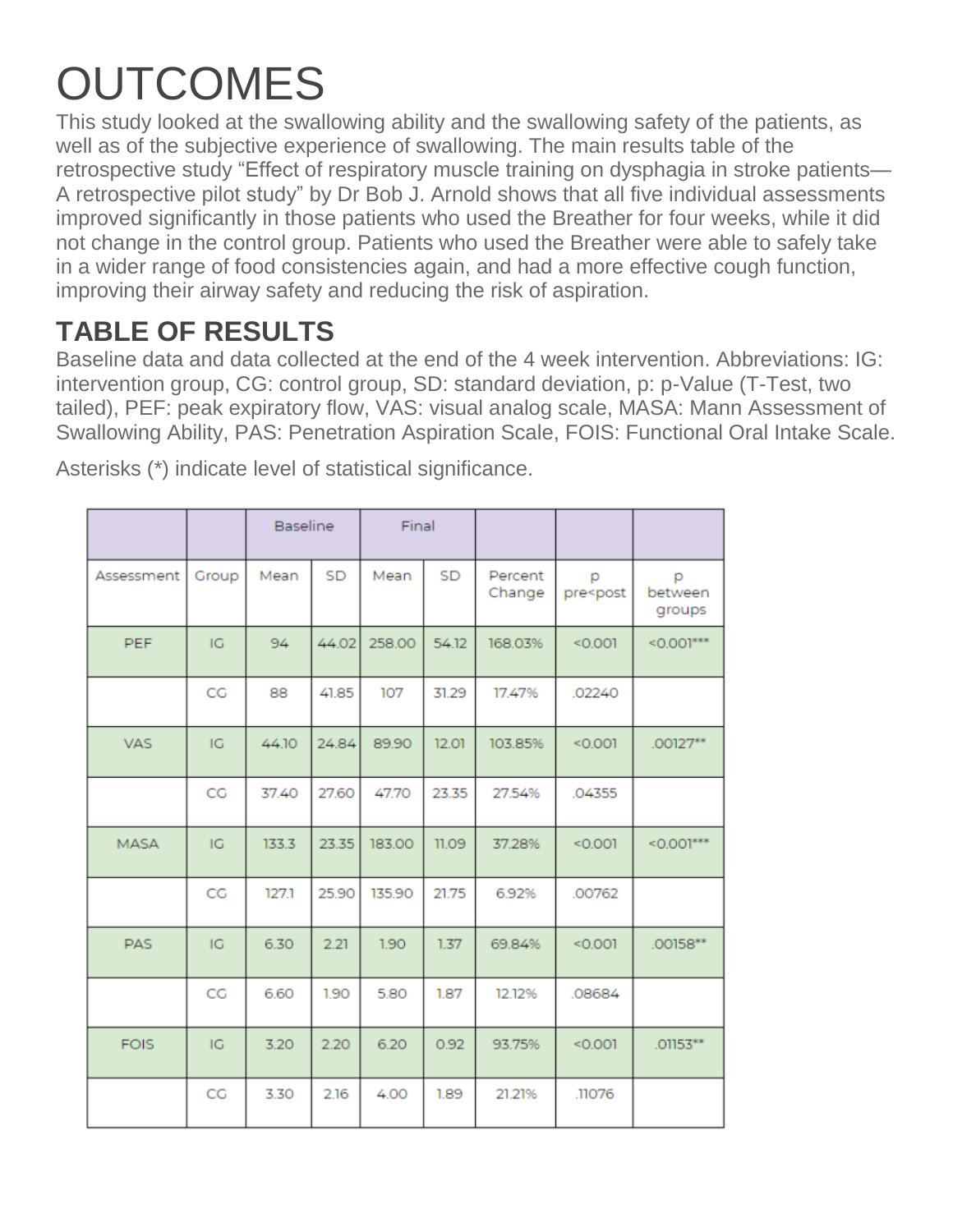